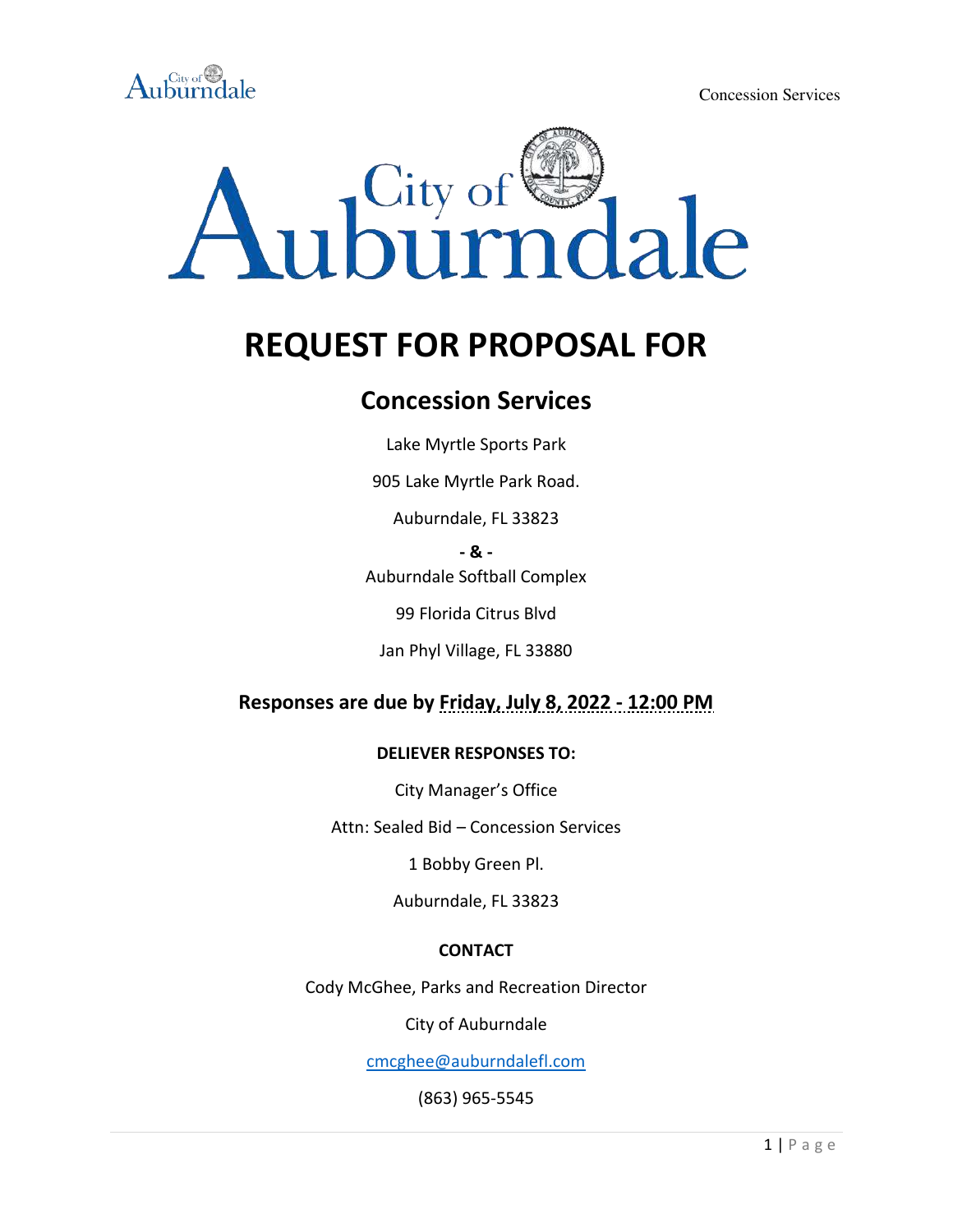

City of Auburndale, Parks and Recreation Department 119 W. Park Street Auburndale, Florida 33823 (863) 965-5545

| <b>REQUEST FOR PROPOSALS (RFP)</b>  |                                                                                                                           |
|-------------------------------------|---------------------------------------------------------------------------------------------------------------------------|
| <b>CONCESSION SERVICES</b>          |                                                                                                                           |
| Posting Date (RFP Open)             | June 10 <sup>th</sup> , 2022                                                                                              |
| <b>Parks and Recreation Contact</b> | Cody McGhee – Director – $(863)$ 965-5545 –<br>$cm$ ghee@auburndalefl.com                                                 |
| Opening Date and Time (RFP Closed)  | July $8^{th}$ , 2022 - 12:00PM                                                                                            |
| <b>Bid Opening Location</b>         | Auburndale City Hall - 1 Bobby Green Plaza<br>Auburndale, Florida 33823 - Commission Room                                 |
| Submission Information              | Mail/Deliver Proposals to:<br>City of Auburndale - Attn: Concession Services<br>1 Bobby Green Plaza, Auburndale, FL 33823 |

The City of Auburndale solicits your company to submit a proposal on the above referenced services. All terms, specifications, and conditions set forth in this request are incorporated by reference in your response. Proposals will not be accepted unless all conditions have been met. It is the responsibility of the bidder to deliver his or her bid to the office of the City Manager before the specified time and date. The City is not responsible for lost or late delivery of proposals by any delivery service used by the Proposer.

Bidders are required to submit a complete NONCOLLUSION AFFIDAVIT OF PRIME BIDDER form and PUR 7068 form with the sealed bid. The bidder must also submit documentation of liability and worker's compensation insurance.

The City reserves the right to reject any or all bids, to waive informalities, to re-advertise, and accept the bid in the best interest of the City, not necessarily the lowest bid.

#### **PARKS AND RECREATION CONTACT FOR THIS RFP:**

Cody McGhee, Director of Parks and Recreation Phone: 863-965-5545 Email: [cmcghee@auburndalefl.com](mailto:cmcghee@auburndalefl.com)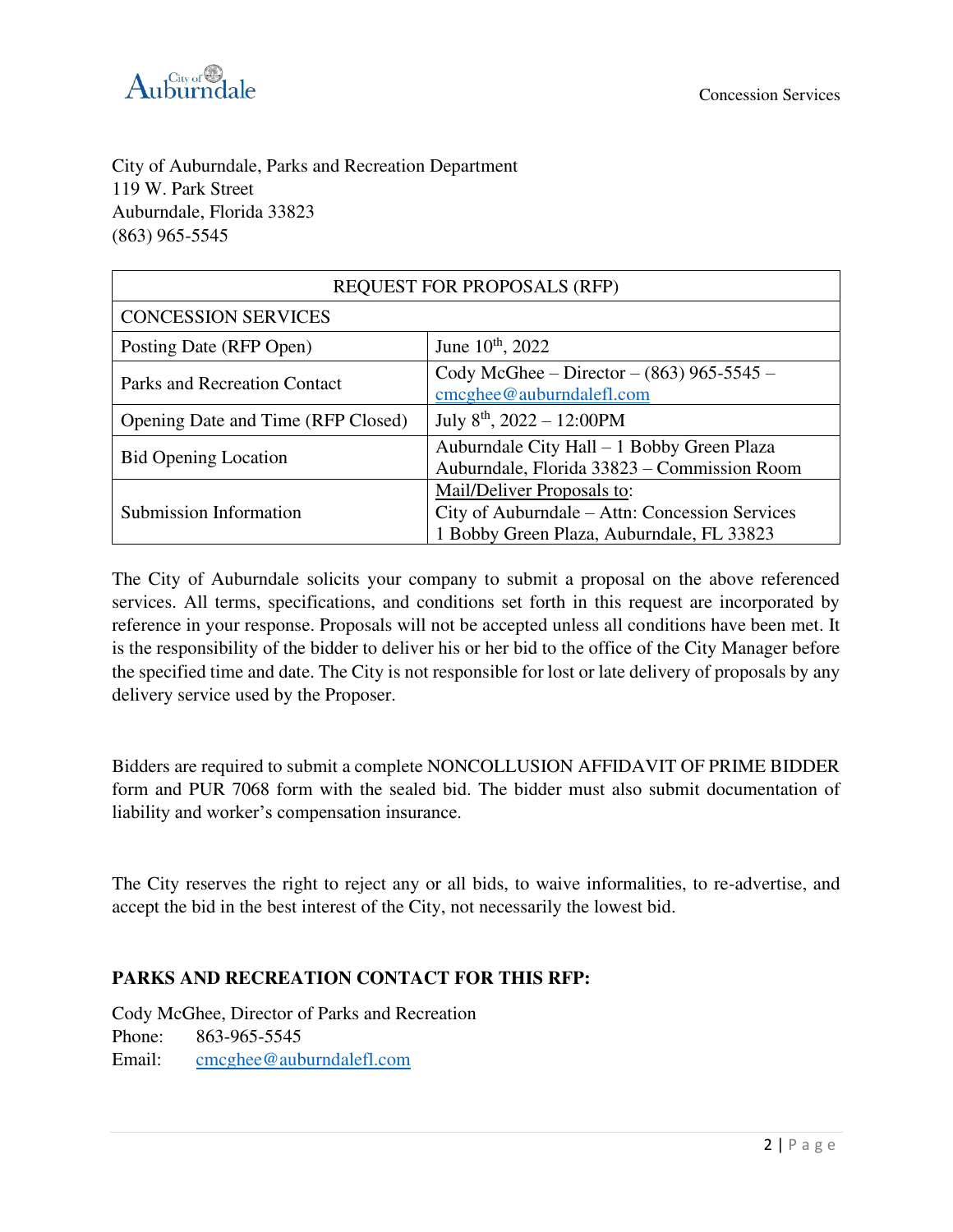

# **TABLE OF CONTENTS**

| PROPOSAL REQUEST MARIE AND RESERVE TO A 2                                                                                                                                                                                     |  |
|-------------------------------------------------------------------------------------------------------------------------------------------------------------------------------------------------------------------------------|--|
|                                                                                                                                                                                                                               |  |
|                                                                                                                                                                                                                               |  |
| SCOPE OF SERVICES <u>COPE OF SERVICES</u> 4                                                                                                                                                                                   |  |
| SUBMISSION REQUIREMENTS Examination and the contract of the state of the state of the state of the state of the state of the state of the state of the state of the state of the state of the state of the state of the state |  |
| PROPOSED RFP SCHEDULE <b><i>manually contained a contained manually contained manual</i></b> 5                                                                                                                                |  |
|                                                                                                                                                                                                                               |  |
|                                                                                                                                                                                                                               |  |
|                                                                                                                                                                                                                               |  |
| EXHIBIT B: DRAFT SCHEDULE OF SPORTING EVENTS MALLET MANUSCONDUCT 15                                                                                                                                                           |  |
| EXHIBIT C: NONCOLLUSION AFFIDAVIT OF PRIME BIDDER MALLER MALLER MALLER 16                                                                                                                                                     |  |
|                                                                                                                                                                                                                               |  |
|                                                                                                                                                                                                                               |  |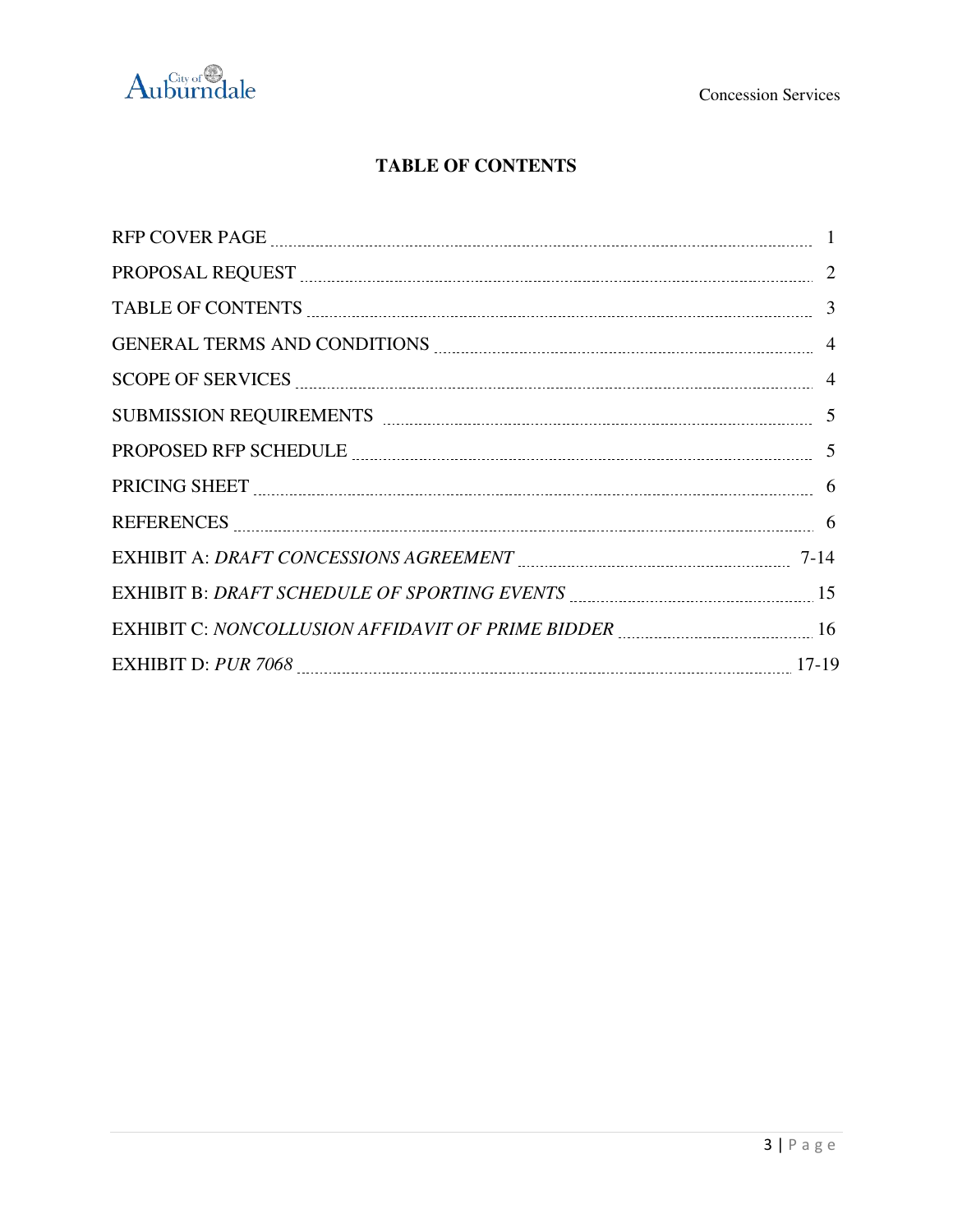$\mathrm{Auburndale}$ 

# **1. GENERAL TERMS AND CONDITIONS**

- 1.1. PUBLIC OPENING: All proposals will be publicly opened and the list of proposers read aloud at City Hall, Commission Room, 1 Bobby Green Plaza, Auburndale, FL at the time specified.
- 1.2. CONTRACT REQUIRED: The City of Auburndale and the successful proposer shall enter into a Contract for Services (See Exhibit "A" for draft concessions agreement) that will include, but not be limited to the following terms and conditions:
	- Concession Privileges Granted; Term Thereof.
	- Facilities Served.
	- Compensation to City.
	- **Concessionaire Services.**
	- Signage, Menus and Pricing.
	- Repairs, Alterations and Maintenance.
	- **■** Insurance.
	- Use of Coca-Cola Products.
	- City Use.

## **2. SCOPE OF SERVICES**

- 2.1. PURPOSE & INTENT: The City of Auburndale ("City") is seeking proposals from concessionaires for the operations and management of food and beverage concessions at the Lake Myrtle Sports Park (Four Concessions Buildings) and the Auburndale Softball Complex (One Concessions Building).
- 2.2. SCOPE: The Scope of Services will include operation of concessions during scheduled activities at both complexes as specified in Exhibit "A" (draft concessions agreement) and Exhibit "B" (draft schedule of sporting events).
	- 2.2.1. The City currently contracts with Coca-Cola for all beverage products and the Proposer must be able to work within the guidelines provided by that existing contract and any future changes.
	- 2.2.2. Proposer shall pay an annual rental of premises to the City for use of the facilities; and
	- 2.2.3. Proposer shall pay to the City a quarterly percentage of concessions sales generated.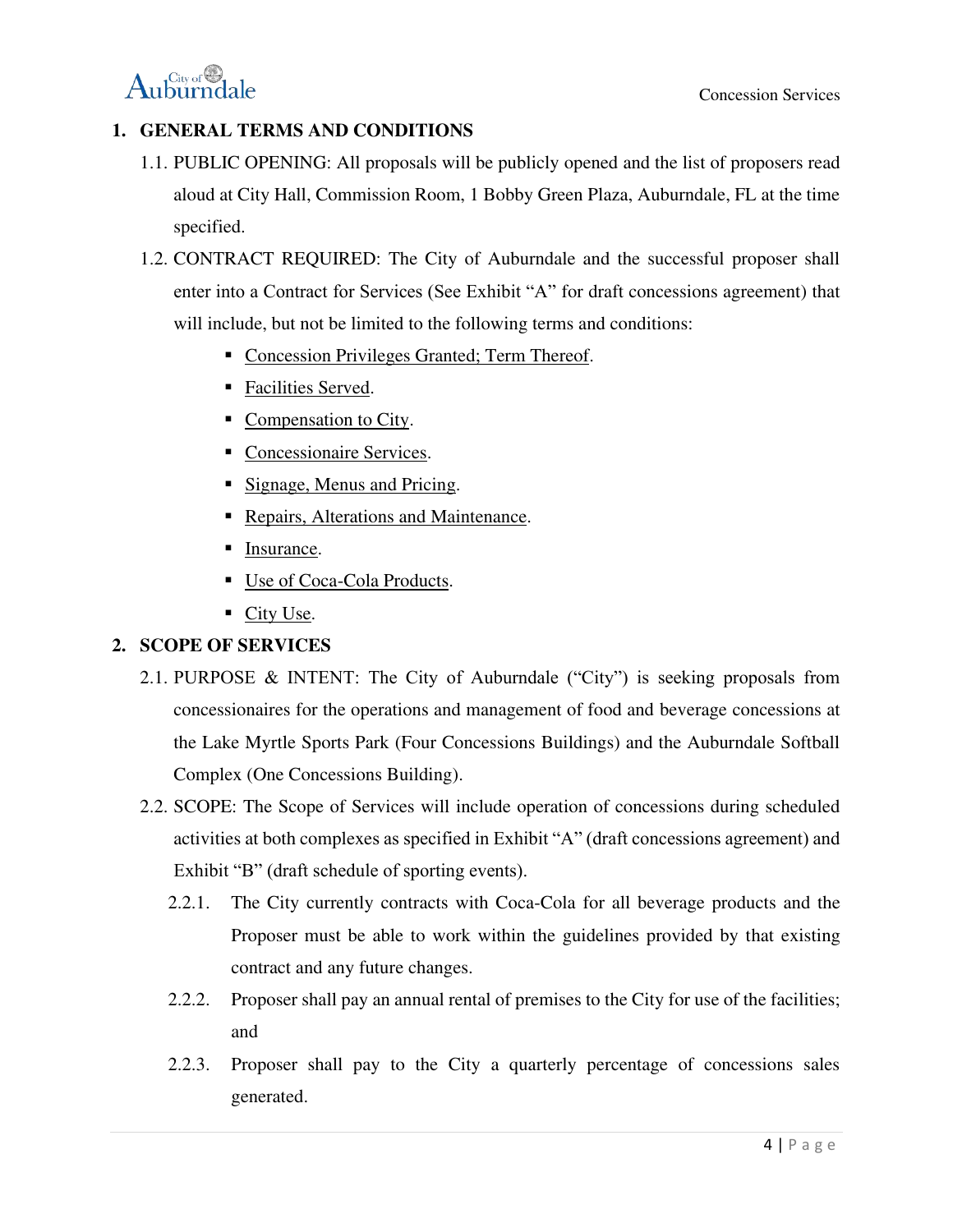

### **3. SUBMISSION REQUIREMENTS**

- 3.1. Firms responding to this Request for Proposal (RFP) shall complete all areas requesting information in the RFP, and address the following in order listed:
	- 3.1.1. Qualifications and Experience in providing concession services. Include the following:
		- Number of years in food industry
		- Number of years specifically providing concession services.
		- References; include list of current active contracts.
	- 3.1.2. Ability to provide adequate number of staff, with appropriate training and skill needed for food preparation and serving to the public
		- Submit evidence of proper licensing to perform food related services, including city, county and state licensing.
	- 3.1.3. Completed RFP Price Sheet. In no instance shall the City consider any fee proposal that does not represent an equitable value to the City by making the concession facilities available. The City reserves the right to negotiate with the successful proposer on the agreed fee.
	- 3.1.4. Sample Menu showing typical products, and pricing.

#### **4. PROPOSED SCHEDULE**

| <b>Activity</b>                    | <b>Target Date</b>           | Location         |
|------------------------------------|------------------------------|------------------|
| RFP Issued by Parks and Recreation | June $10^{th}$ , 2022        | <b>Websites</b>  |
| <b>Bids</b> Due and Opening        | July 8 <sup>th</sup> , 2022  | <b>City Hall</b> |
| Award by City Commission           | July 18 <sup>th</sup> , 2022 | <b>City Hall</b> |
| <b>Contract Begins</b>             | August $1st$ , 2022          |                  |